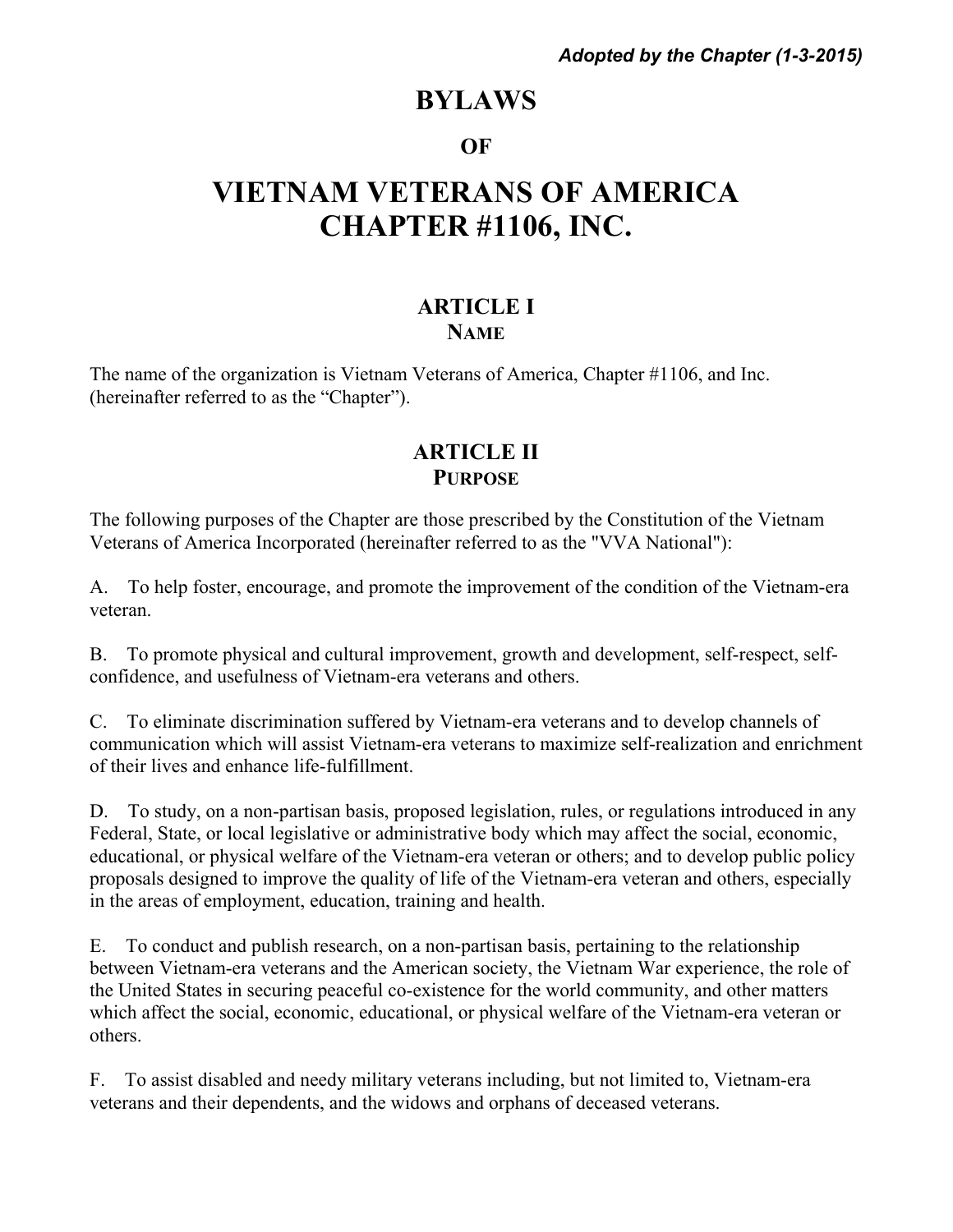## **ARTICLE III MEMBERS**

Section 1 - Qualifications. Membership in the Chapter is open to any veteran of the military service of the United States of America who served on active duty during the dates established by Federal law for the Vietnam War.

Section 2 - Regular Meetings. Regular meetings of the Chapter shall be held on such dates and at such times as shall be determined by the Board of Directors of the Chapter and announced to the members at a Chapter meeting, or by notice to the members at least ten days prior to the meeting.

Section 3 - Annual Meeting. At the annual meeting of the members of the Chapter occurring in each even numbered year, the members shall:

- + Elect officers, each for a two-year term
- + Elect Nominating Committee members, each for a two-year term
- + Elect Directors, each for a two-year term
- + Elect State Council delegates, each for a two-year term

The annual meeting occurring in each odd numbered year shall be for the purpose of transacting such other business as may properly come before the meeting.

Section 4 - Special Meetings. Special meetings of the members may be called at any time by the President of the Chapter, and shall be called by the President or the Secretary at the written request of a majority of the Board of Directors, or of the members in good standing. A special meeting may also be called by the President of VVA National or the President of the State Council.

Section 5 - Location. Meetings of the members shall be held at such place as the Board of Directors of the Chapter shall designate in the notice of such meeting.

Section 6 - Notice. Notice of the annual meeting and special meetings, specifying the purposes for which meeting is called, the date, time, and place it is to be held, shall be delivered personally or by mail or electronic means to each member entitled to vote at such meeting, at least 10 days before any special meeting, and not less than 30 days nor more than 50 days before any annual meeting.

Section 7 - Quorum. Nine members of the Chapter shall constitute a quorum at any meeting of the membership.

Section 8 - Voting. Each member shall be entitled to one vote on all business submitted to the membership for a vote. Votes must be cast in person in a manner designated by the Board of Directors. Except as may otherwise be provided by the Constitution of VVA National, the vote of a majority of the members present and entitled to vote on a matter at a meeting at which a quorum for the transaction of any business is present shall be necessary for the adoption thereof.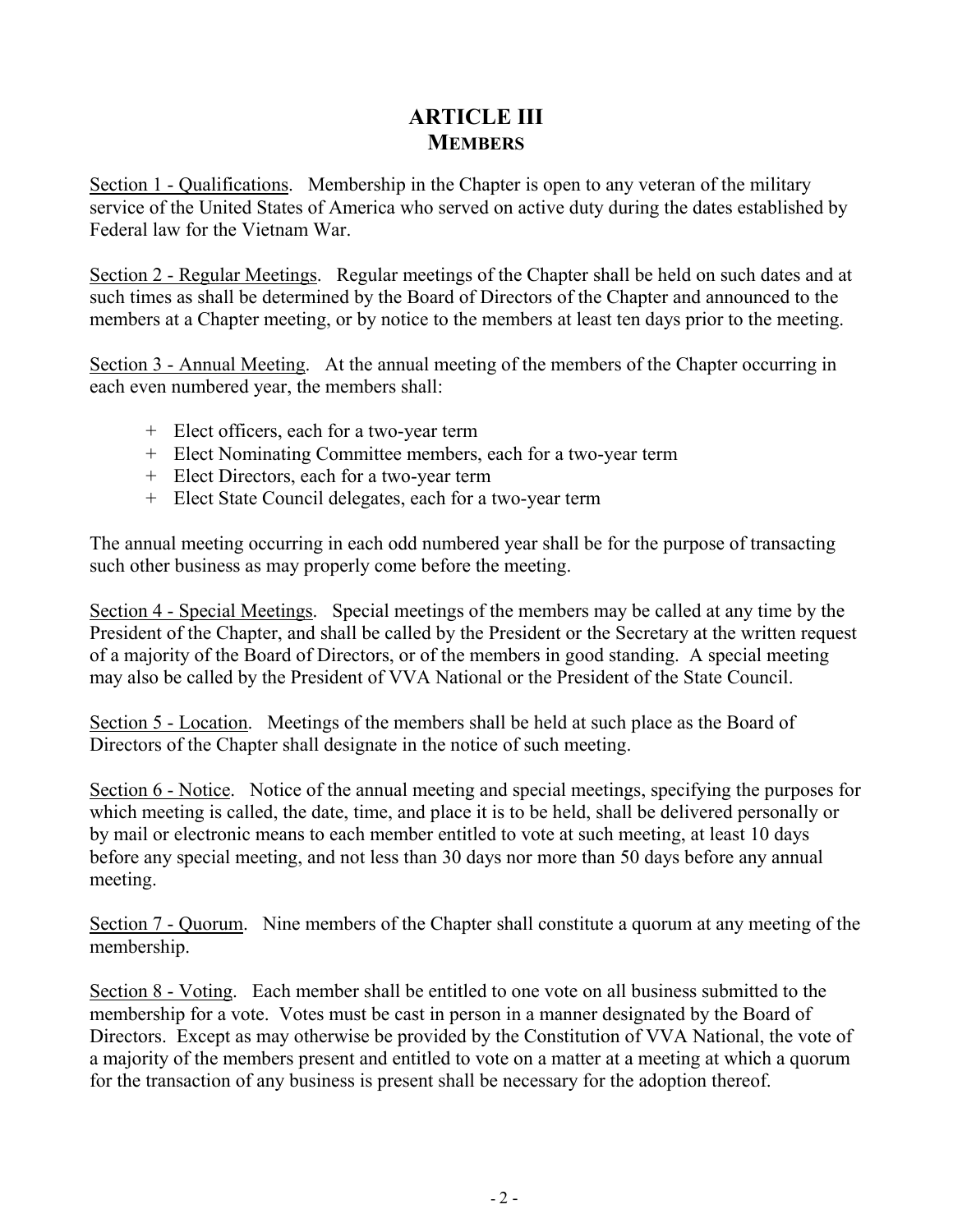## **ARTICLE IV BOARD OF DIRECTORS**

Section 1 - Composition. The Board of Directors of the Chapter shall consist of not less than three (3) nor more than twenty (20) members, with the exact number to be determined by the Board of Directors, subject to the approval of the members of the Chapter. At a minimum, the Board of Directors shall consist of the elected officers of the Chapter plus any other directors elected from the membership. The President, Vice President, Secretary, Treasurer, and such other officers as have been authorized and elected by the members of the Chapter shall be members of the Board of Directors, and their terms of directorship shall be coterminous with that of the office that they hold.

Section 2 - Election/Term. The directors shall be elected from among the members in good standing of the Chapter by the vote of the members present, in person, and entitled to vote at the annual meeting of the members held in each even numbered year, or as otherwise hereinafter provided. Each director shall hold office for a two-year term, until the next annual meeting in an even numbered year and until his or her successor is elected and has qualified. A director may succeed himself or herself any number of times.

Section 3 - Duties and Powers. The Board of Directors shall be responsible for the control and management of the affairs, property, and interests of the Chapter; for keeping VVA National advised of all activities of the Chapter; for complying with all reporting requirements established by the Constitution, rules, resolutions, or directives of VVA National, or any local, state or Federal law; and for guiding and administering the Chapter so that the purposes, principles, and goals of VVA National as well as its rules, resolutions and directives are followed; and for making suggestions and recommending programs.

Section 4 - Annual Meeting. The annual meeting of the Board of Directors shall be held immediately prior to the annual meeting of the Chapter members.

Section 5 - Regular Meetings. The Board of Directors shall meet at least four times per year, inclusive of the annual meeting. Regular meetings may be called by the President of the Chapter, or by one-third of the directors, at such time and place as may be specified in the notice thereof. The President of VVA National or the President of the State Council may call a meeting of the Chapter when he or she deems such to be in the best interests of VVA National.

Section 6 - Notice of Meeting. Notice of any meeting of the Board of Directors shall be given at least five days prior thereto by written notice delivered personally or by mail or electronic means. Said notice shall be deemed delivered when mailed or sent electronically. Any director may waive notice of any meeting, and attendance of a director at any meeting shall constitute waiver of notice of said meeting, except when a director attends the meeting for the express and stated purpose of objecting to the transaction of any business because the meeting was not lawfully called or convened.

Section 7 - Quorum. A quorum of the Board of Directors shall consist of two-thirds of the number of members of the Board of Directors, or that number greater than two-thirds which is closest thereto when the number of directors is not divisible by three. The act of a majority of the directors present at any duly constituted meeting at which there is a quorum present shall be the act of the Board of Directors, except as otherwise provided by law, or the Constitution, rules, procedures, or directives of VVA National.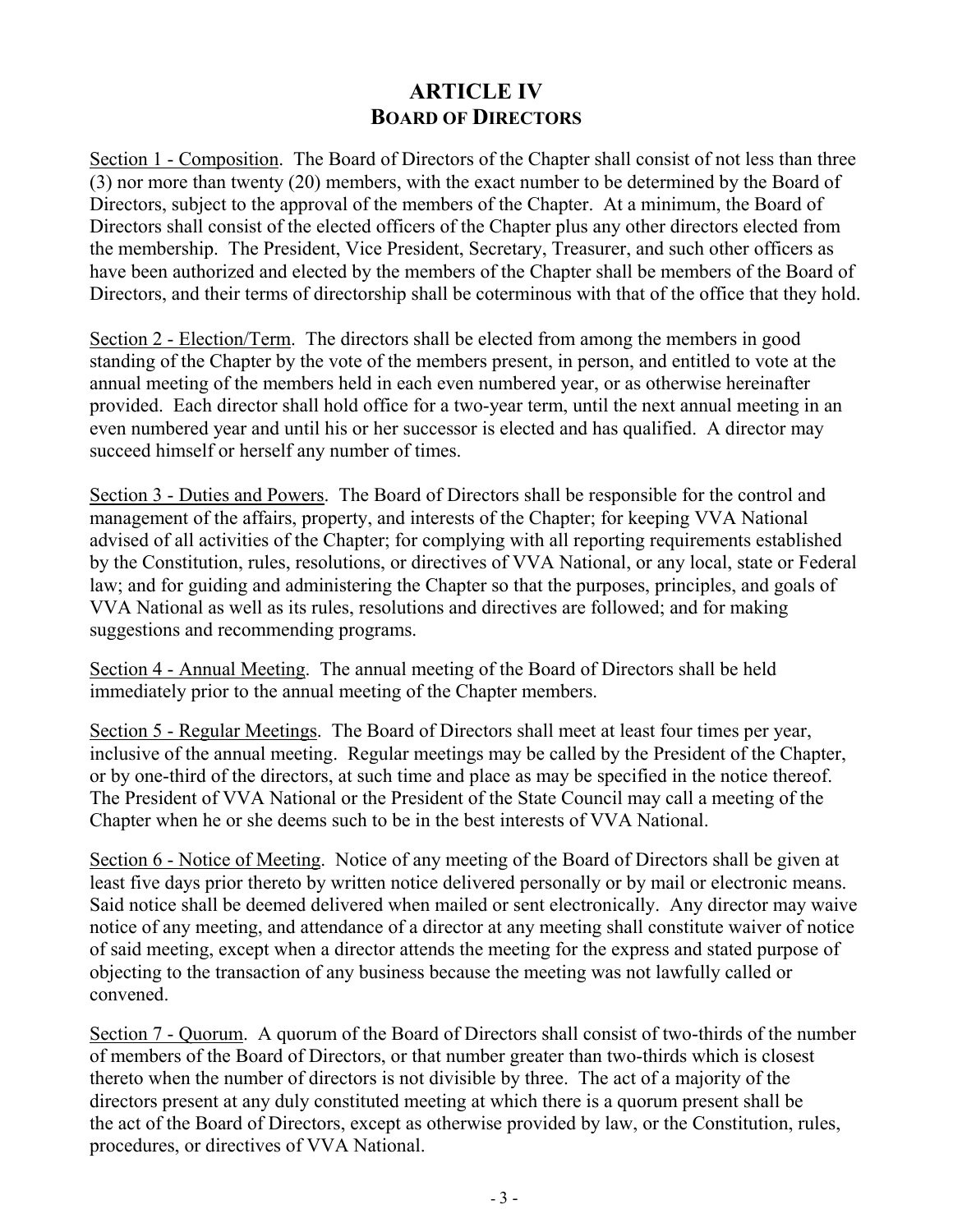Section 8 - Vacancies. Any vacancy occurring in the Board of Directors or in the position of State Council delegate due to death, resignation, refusal or inability to serve, shall be filled for the unexpired portion of the term by a majority vote of the remaining directors, even if less than a quorum.

Section 9 - Absences. Any member of the Board of Directors who is absent from three consecutive board meetings without adequate notice and excuse acceptable to the Board shall be deemed to have resigned from the Board of Directors.

Section 10 - Special Advisor. After recommendation from the local members of the Associates of Vietnam Veterans of America Inc. (hereinafter referred to as "AVVA"), the Chapter shall seat a liaison on the Board of Directors who shall serve as a non-voting special advisor to the Board on matters of particular concern to AVVA members.

## **ARTICLE V OFFICERS**

Section 1 - Designation. The officers of the Chapter shall consist of the President, one or more Vice Presidents, a Secretary, a Treasurer, or Secretary/Treasurer, and such other officers as the Board of Directors may, from time to time, deem advisable.

Section 2 - Election. The officers of the Chapter shall be elected by the members at the annual meeting of the members held in each even numbered year. All such officers so elected shall hold office for a term of two (2) years. Each officer shall hold office until his or her successor is elected and has qualified. An officer may succeed himself or herself any number of times.

Section 3 - Vacancy. A vacancy in any office due to death, resignation, refusal or inability to serve, shall be filled by the Board of Directors for the remaining term thereof, subject to the approval of the members at the next meeting, except that a vacancy in the office of the President shall be filled for the remaining term thereof as specified in Section 5 of this article.

Section 4 - Chapter President. The President shall be the Chief Executive Officer of the Chapter and shall, subject to the direction of the Board of Directors, supervise and control all of the business affairs and property of the Chapter, and shall see that all orders and resolutions of the Board of Directors are carried into effect. The President shall preside at all meetings of the members and of the Board of Directors, and shall appoint all chairpersons of committees, except the chairperson of the Nominating Committee.

Section 5 - Chapter Vice President. In the absence of the Chapter President, or in the event of his or her inability or refusal to act, the Vice President, or in the event that there is more than one Vice President, the Vice Presidents in the order designated, shall perform the duties of the President, and when so acting, shall have all the powers of, and be subject to all the restrictions upon the President. The Vice Presidents shall perform such other duties as the Board of Directors may from time to time prescribe. In the event of the death, removal, or resignation of the President, the Vice President shall assume the position of the President for the remainder of his or her term.

Section 6 - Chapter Secretary. The Secretary shall record all the proceedings of the meetings of the Board of Directors and of the members, and shall perform like duties for the executive committee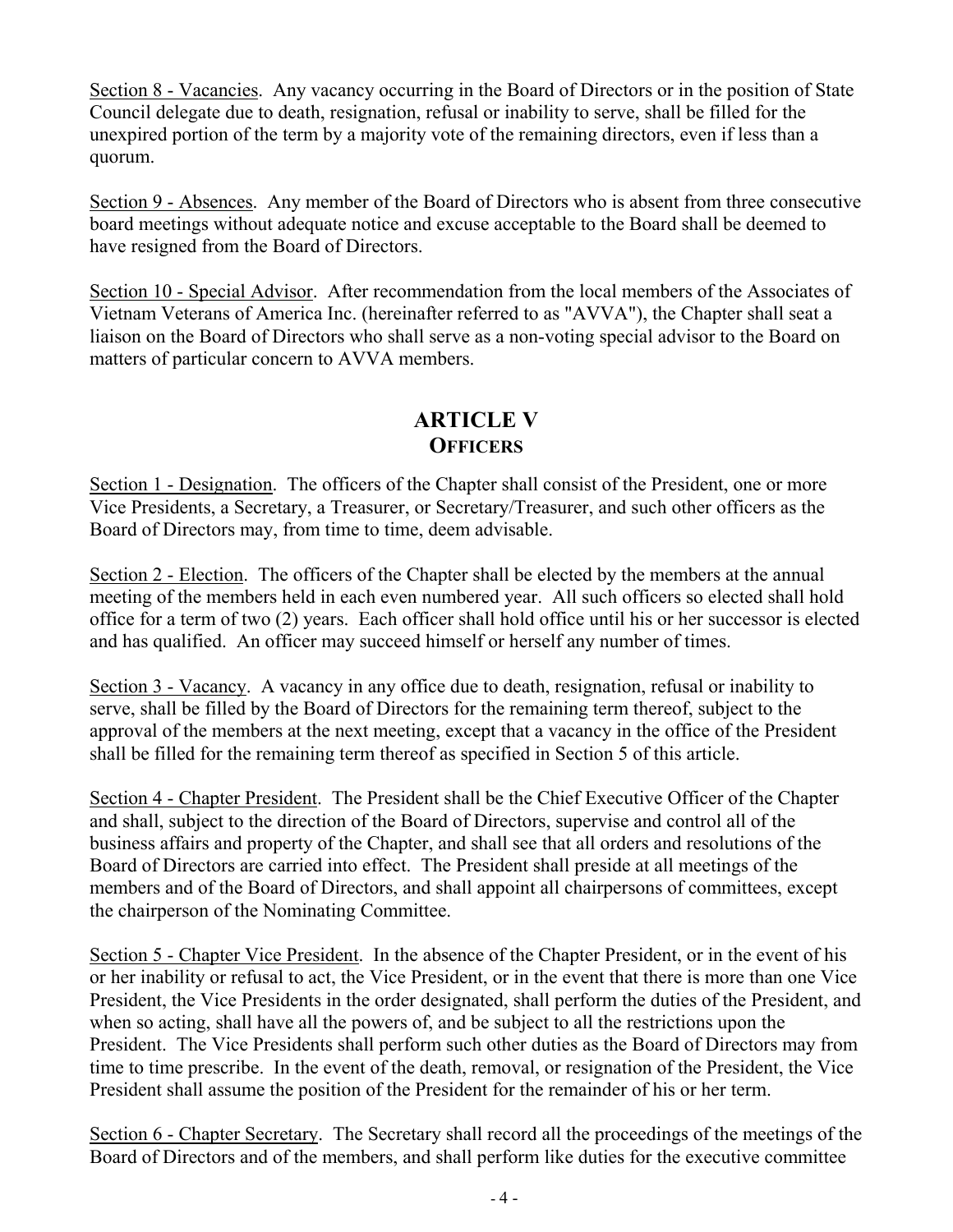when required. He or she shall give or cause to be given notice of all meetings for which notice is required, and shall operate under the supervision of and perform such other duties as may be prescribed by the Board of Directors or the President. In the event of a conflict, the Secretary shall act pursuant to the instructions of the Board of Directors. The Secretary shall obtain and have custody of a corporate seal for the Chapter if required by law. The Secretary or Assistant Secretary shall have the authority to affix the same to any instrument requiring it, and when so affixed it may be attested by the signature of the Secretary or such Assistant Secretary. The Board may give general authority to any other officer to affix the seal of the Chapter and to attest the affixing by his or her signature. The Secretary shall be responsible for the safe-keeping of all DD-214 Forms or other acceptable forms of proof of military service tendered to him or her by any member.

The Assistant Secretary, if there be one, shall in the absence of the Secretary or in the event of his or her inability or refusal to act, perform the duties and exercise the powers of the Secretary, and shall perform such other duties and have such other powers as the Board of Directors may from time to time prescribe.

Section 7 - Chapter Treasurer. The Treasurer shall have charge and custody of all funds and assets of the Chapter and all funds and assets in any way generated, collected, or obtained in connection with Chapter activities; and the Treasurer shall be responsible for such funds and assets and the receipt and disbursement thereof. He or she shall keep full and accurate accounts of receipts and disbursements in books belonging to the Chapter and shall deposit all monies and other valuable effects in the name of, and to the credit of, the Chapter in such depositories as may be designated by the Board of Directors. The Treasurer shall disburse the funds of the Chapter as may be ordered by the Board of Directors, taking proper vouchers for such disbursements, and shall render to the President and the Board of Directors at its annual meeting, or when the Board of Directors, the President, or VVA National so require, an accounting of all transactions as Treasurer and the financial condition of the Chapter, in compliance with local, state, and federal regulations.

The Assistant Treasurer, if there be one, shall in the absence of the Treasurer or in the event of his or her inability or refusal to act, perform the duties and exercise the powers of the Treasurer, and shall perform such other duties and have such other powers as the Board of Directors may from time to time prescribe.

Section 8 - Check Authorization. The President, Vice President, Treasurer, or any other officer designated by the Board of Directors shall be authorized to sign checks and drafts. Any officer so authorized shall obtain a fidelity bond or other surety for the faithful discharge of the above duties in such sum and with such surety as the Board of Directors may determine, the expense of which shall be a charge to the Chapter. A bond may be dispensed with for any such officer upon his or her written request to the Board of Directors of VVA National and its consent thereto.

#### **ARTICLE VI COMMITTEES**

Section 1 - Election Committee. The Election Committee shall consist of three (3) members elected by the membership of the Chapter at the annual meeting held in each even numbered year. The Committee shall receive nominations, submit a slate of candidates 30 days before any election, and be the tellers' committee at the election. Nominations shall be opened immediately prior to any election.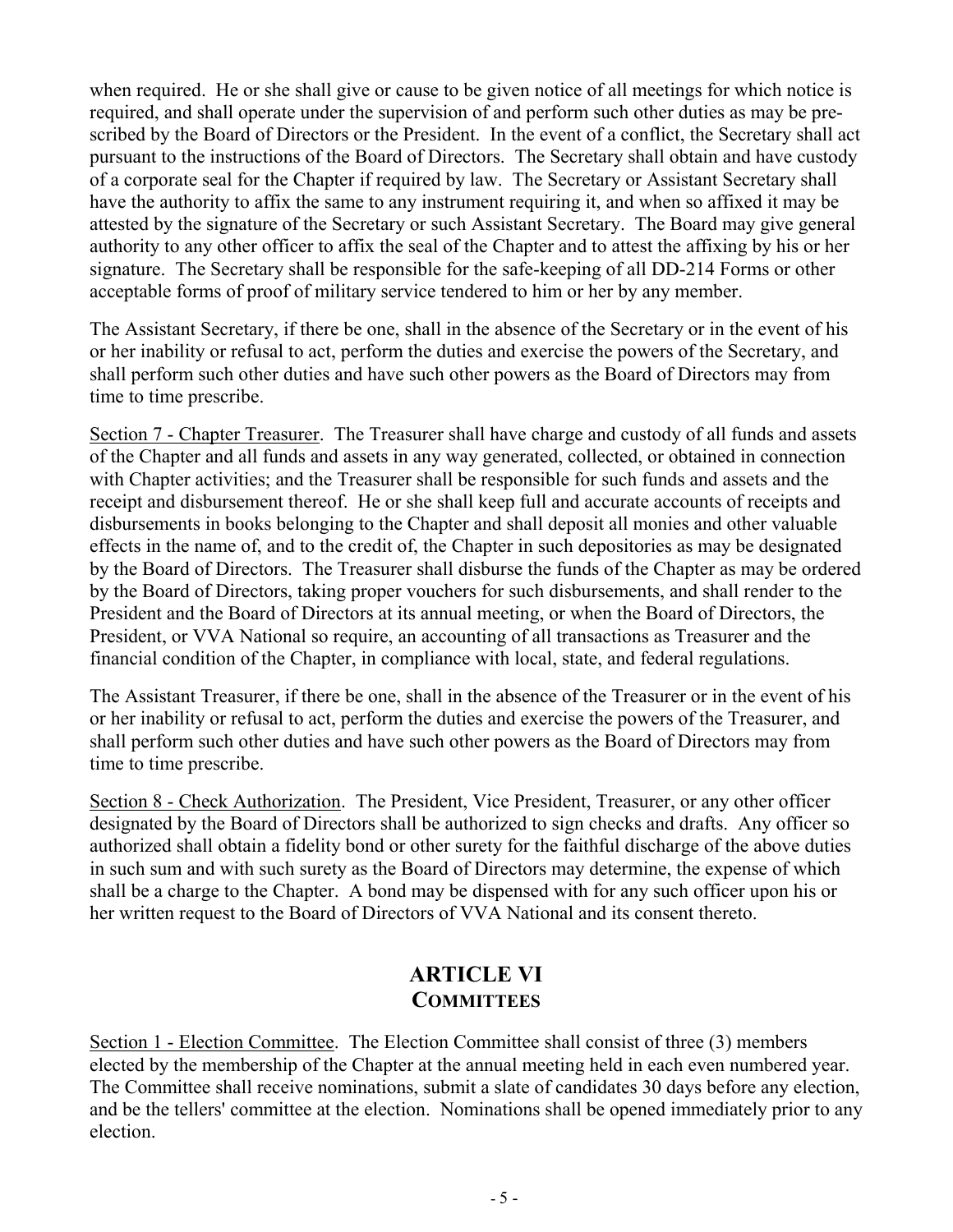Section 2 - Executive and other Committees. The Board of Directors may appoint an Executive Committee and such other committees of directors as may be required. Such committees shall consist of three (3) or more directors, shall have such powers as the Board of Directors shall set forth in the resolution creating such committees, and shall make recommendation to the Board of Directors and perform such other services as the Board may require, but they shall not have the authority to modify any action taken by the Board of Directors.

Section 3 - Standing Committees. The President of the Chapter may establish the standing committees as defined in the appendix to these Bylaws. The chairpersons of the committees shall be appointed by the President. The members of the committees shall be appointed by the chairperson from members of the Chapter. Non-voting special advisors may be appointed to all committees from among qualified citizens.

Section 4 - Terms. The terms of the committee chairpersons and members of the committees shall be as follows:

- (a) The members of the Election Committee shall be elected to serve for a two-year term of office and until their successors are elected and have qualified.
- (b) The members of the Executive Committee and other committees of directors shall serve for such terms, not to exceed the member's term of office as a director, as shall be determined by the Board of Director.
- (c) The members of the standing and other committees shall serve for a term terminating at the annual meeting of members when the term of the President who appointed the chairperson of the respective committee terminates.
- (d) A member of a committee may be re-elected or re-appointed to additional terms, as long as the individual remains a member in good standing of the Chapter.
- (e) The Board of Directors, by vote of the majority of its members, may remove the chairperson of any committee, including the Election Committee, in accordance with the provisions of the Constitution, rules, procedures, and directives of VVA National.

#### **ARTICLE VII FINANCE**

Subject to the provisions of the Constitution, rules, resolutions, and procedures of VVA National, the Chapter shall have the power to raise such funds as are necessary to its operation in such manner as the Chapter deems appropriate.

## **ARTICLE VIII ELECTION RESULTS**

The Chapter shall submit election results to both the State Council and the Membership Department of VVA National not later than July 15th of the year in which the elections take place.